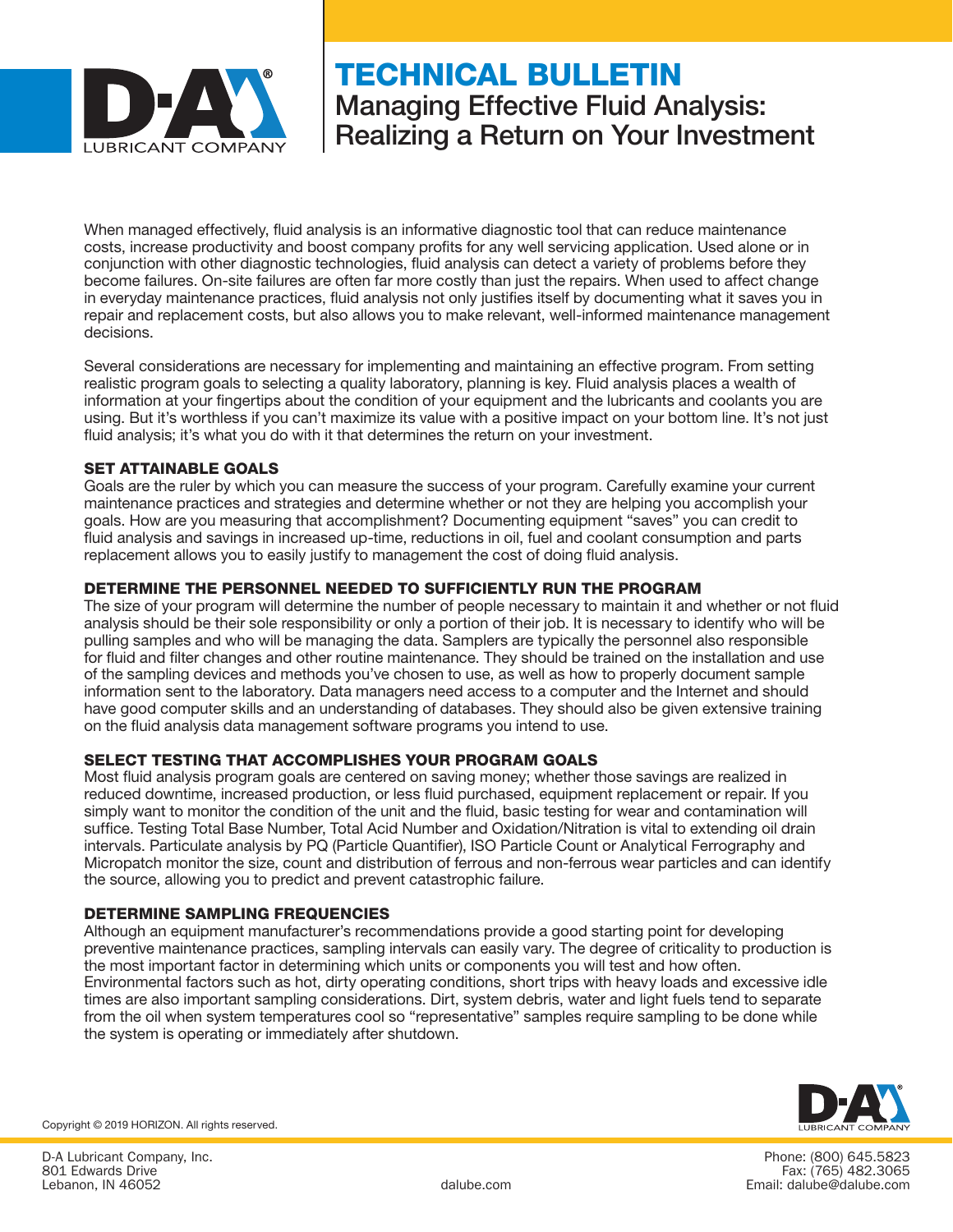

# TECHNICAL BULLETIN Managing Effective Fluid Analysis: Realizing a Return on Your Investment

Timing is also critical. Trend analysis works best when sampling intervals are consistent and samples are shipped for analysis immediately. Maintenance personnel responsible for sampling should be well trained – and re-trained when necessary – on the appropriate sampling point(s), frequency and designated method for each piece of equipment being tested.

Diesel engine and transmission samples should be taken from a permanently installed valve upstream of the filter. When using a vacuum pump, draw the sample from the reservoir through the dipstick retaining tube. Be sure to insert the tubing only halfway between the oil level and the bottom of the reservoir to avoid contamination by settled debris.

Sample pumps using either a vacuum pump through the fill port or take it through a permanently installed petcock. Be sure to flush at least five times the volume of any dead space before catching the sample. If a drain plug is the only way to catch a sample, be sure to allow five times the volume of the sample container to flow before catching the sample (do not use the sample container for this).

## KNOW YOUR EQUIPMENT AND SHARE YOUR KNOWLEDGE

Accurate, thorough and complete fluid and equipment information allows for better, in-depth analysis and increases the value of a data analyst's comments and recommendations. Obtain the most current, accurate equipment identification information for your laboratory – including make, model, application, filter types and micron ratings, sump capacity, hours/miles on the unit and the fluid and whether or not the fluid has been changed. Consult every resource available to you – procurement records, inventory databases and OEM service manuals are good places to start. Once the laboratory has imported the information, request a copy to verify its accuracy and make sure to communicate any needed changes promptly.

Every laboratory's system for managing sample information is unique, but all of them rely on the information customers submit with the sample for setting alarm and severity limits. Missing or inaccurate information limits data interpretation.

#### TAKE AN ACTIVE ROLE IN MINIMIZING SAMPLE TURNAROUND TIME

Don't let the value of fluid analysis results and recommendations be diminished by unnecessarily slowing down how the sample is processed. Samples can be received more quickly by the laboratory when they have been pre-logged online or the sample label information is legible and accurate. Clearly mark special instructions and close all lids tightly. Use a mail service that has online tracking to send samples to your laboratory and receive your results electronically. Remember, laboratory turnaround time begins when the sample is received and ends when results have been sent to the user. Therefore 24-hour turnaround means it takes 24 hours from receipt of the sample by the laboratory to log it, test it, analyze the results and send a report to the user.

#### REVIEW YOUR REPORTS AND TAKE ACTION

When reviewing your most severe reports, consider all other available diagnostic information, such as: vibration analysis, specifically, vibration analysis, thermography, in-line sensors, or any other information you have at your disposal. Make a decision either to act on the analyst's recommendations or order more testing. If re-sampling is recommended, sample again immediately or at half the normal interval to verify results; if not, monitor the unit closely and sample again at the normal interval.